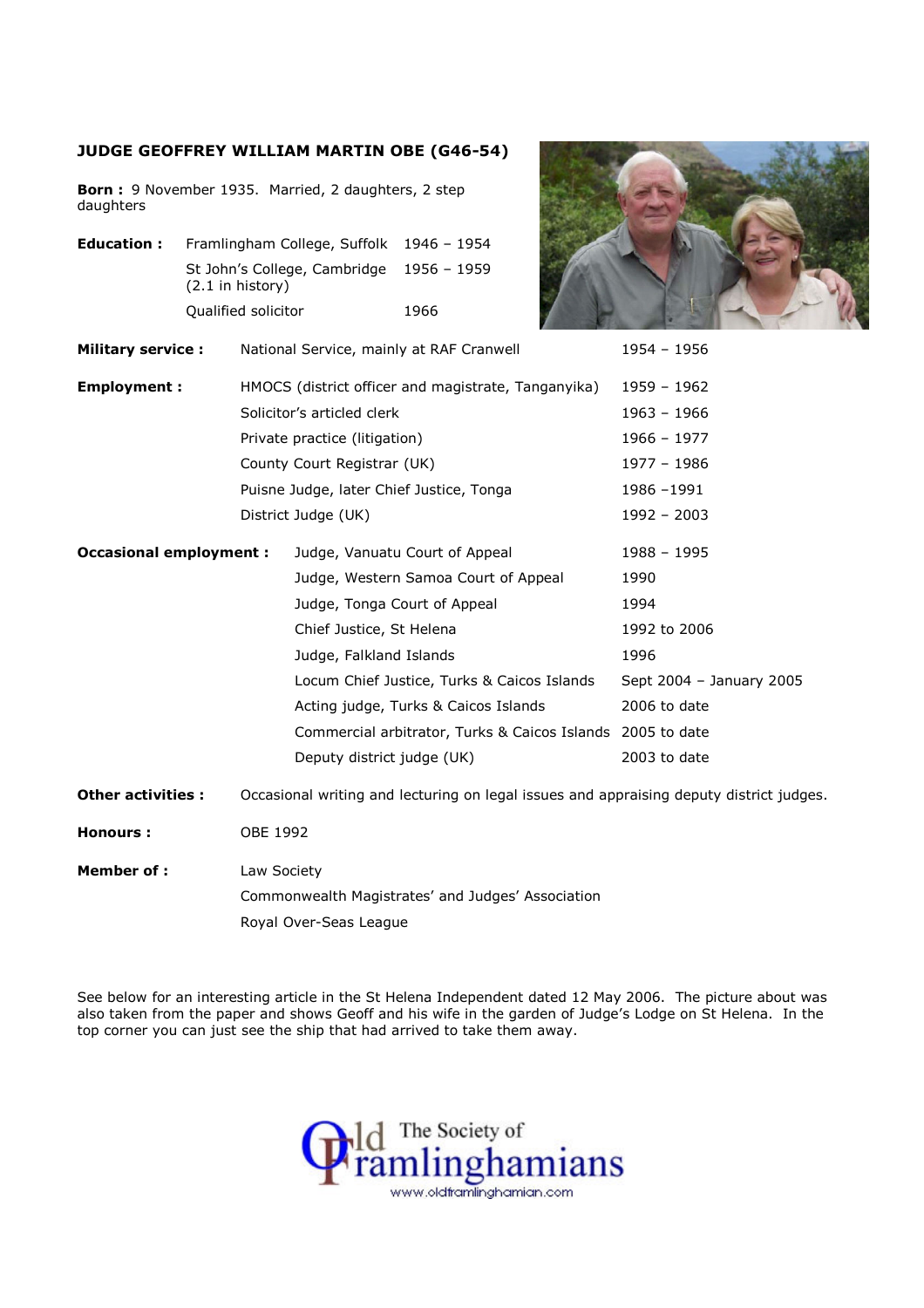## ARTICLE IN THE ST HELENA INDEPENDENT DATED 12 MAY 2006

Yesterday saw the Chief Justice, Judge Geoffrey Martin, leave the Island for, maybe, the last time. Judge Martin has been the main pillar of the justice system of St Helena for the last 14 years. St Helena is a complex society with enormous amount of power in the hands of the Governor and the administration of the Island. The balancing factor, which is there as a safety valve when the powers go wrong, is the judiciary - the Chief Justice in particular.

The Independent visited Judge's Lodge, where Geoffrey, and his wife Marie, has been staying on their visits to the Island, yesterday to make a short summing up of their long connection with the Island.

Judge Martin arrived here for the first time after five years in Tonga and on his first visit he took videos from the Island as he was not sure that he would ever come back. When asked which have been the most obvious changes to how the legal system works in St Helena he said that the introduction of an Appeal Court coming to the Island and actually doing their work here has made a great impact and also the introduction of a Public Solicitor, which he emphasised, is a very important job on the Island. The Public Solicitor is here all the time and can, even in the absence of a Judge keep certain checks and balances. Before the introduction of a Public Solicitor, the Attorney General was the only qualified lawyer on the Island and he was the adviser to the Government and most of the time unable to assist the general public.

The Island has been fortunate to have received the services two able and energetic Public Solicitors this far, first Jonathan Hardiker and thereafter Colin Forbes. Hopefully, the new Solicitor, Jane Hamilton-White, who is arriving in July, will also prove herself to be a great asset to the Island and its community. Judge Martin also reflects on the changes in application of English law in St Helena. First, the famous Slater vs. Serco case on Ascension, which established that some English employment legislation applied to St Helena and Ascension, and later, the rulings giving effect to the English Human Rights Act, which has meant that the people of the Islands have more protection against unfair treatment from employers and governments. He says that "it would be desirable to introduce more local legislation instead of leaning on English law but it would be very difficult, if not impossible, for a small community as St Helena to have the resources to draft and maintain a full set of laws of its own". Judge Martin points out that St Helena has hardly any criminal law of its own and English law has to be used. He emphasises that a local criminal law ordinance would be desirable as English acts sometimes are difficult to apply.

I asked which had been his most difficult case in his 14 years as Chief Justice. "The murder case last year", he said, without hesitation. "It was a difficult case, but maybe not the most complicated, the Judicial Reviews, especially the Slater vs. Serco case in the late 90's, were more complex than the cases against Jeremy Thomas and Colin Phillips."

Judge Martin has over his years been a guarantor of justice in St Helena through his manifest independence from government and outside pressures. He is semi-retired in UK and it is time to withdraw from working life. As a Judge, he said, "you must be up to date with changes and you have to maintain your experience. It would be impossible to be retired in UK and come out here as Chief Justice to do a few cases per year. It would be like a surgeon that has not operated for a few years. You will have lost the touch."

He has still some unfinished business in Turks & Caicos Islands in the Caribbean but in general Judge Martin will withdraw to retirement, enjoy family and do a lot travelling together with his wife Marie. "After my years in many jurisdictions overseas I have gained friends all over the world that we now have the opportunity to visit", he said. "Hopefully, we will also be able to come back here to St Helena on our travels".

I took the opportunity to ask if the job as Chief Justice was well paid. "You don't do this job for the money", he said, "I receive a retainer of £1,300 per year and £118 per day and free lodging whilst I am on the Island working." This is far less than most consultants and DfID appointees working on St Helena. "Being a Judge in UK is a very well paid job and you can afford this kind of appointments in between", he continued.